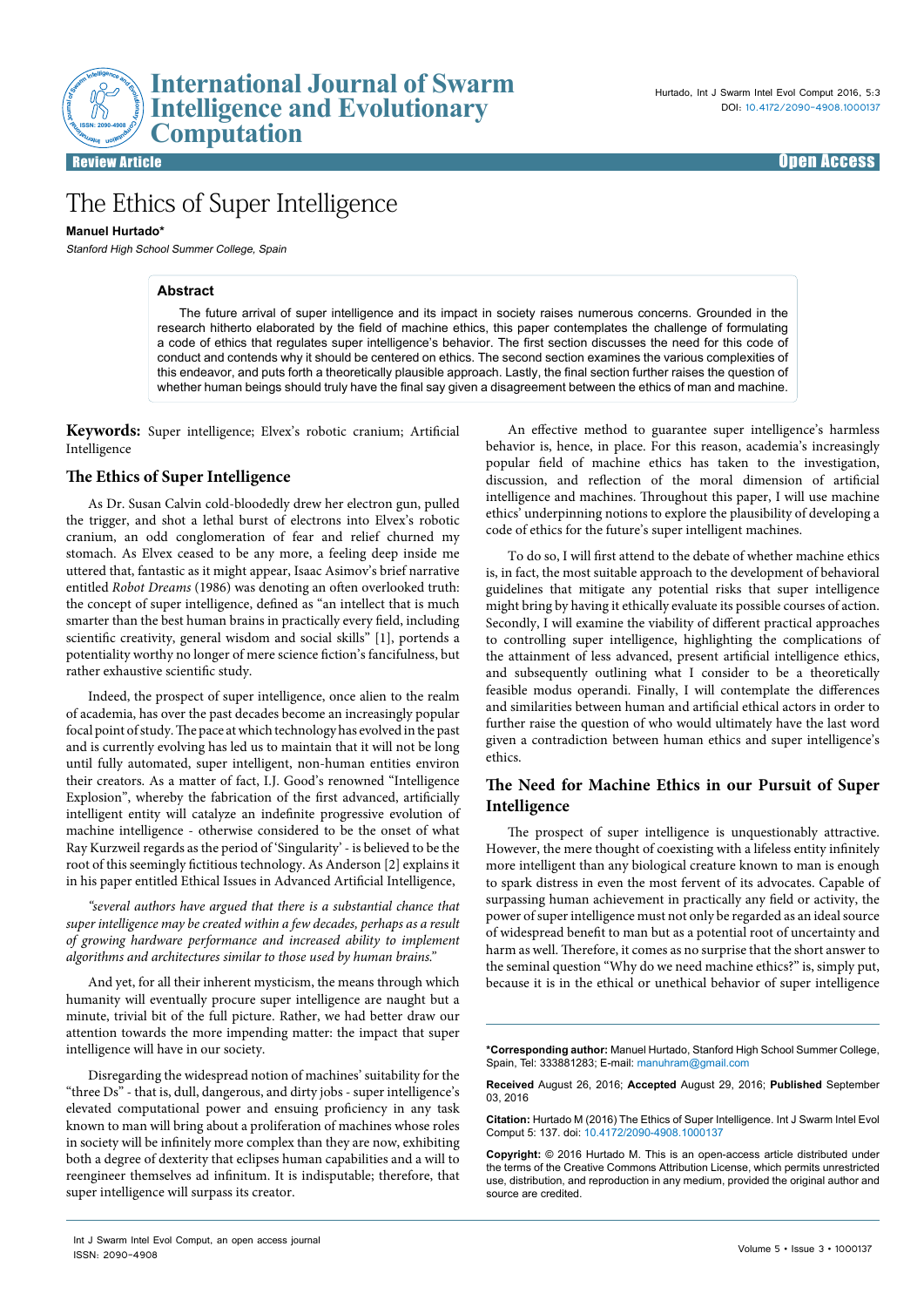From a historical standpoint, the development of super intelligence might be looked upon as a marked parallelism to that of computers [3]. As noted by Asimov [4] albeit the exponential expansion of the computer industry throughout the second half of the 20th Century and, more prominently, the first two decades of the 21st Century has been accompanied by a myriad of societal benefits that have facilitated man's survival, the computerization of our culture has also been the root of numerous unpropitious trends such as, but not limited to, cyber-terrorism, child pornography, and the black market.

Hence, in the discussion of the need for machine ethics, understandably call for the consideration of the negative impacts that futuristic developments entail, asserting that, without foresight, emerging technologies have come at a cost - a remark that becomes all the more critical when discussing super intelligence. Still, their research goes on to claim that rather than labeling these fears as sufficient motives for the termination of our pursuit of non-human intelligence, these concerns underline the necessity of contemplating the risks that the materialization of such technologies supposes and, subsequently, the need for our collective effort to ensure their mitigation. As a matter of fact, it is these very preoccupations which form the bedrock for machine ethics as the field seeks to develop a sense of action that might allow autonomous beings to not only refrain from acting unethically but also have the inherent will to consistently act ethically. Therefore, the field must progress on par with, if not lie at the crux of, technological advancement.

And yet, opposition to the development of machine ethics still remains passionately adamant. Arguably, it doesn't take a profound instruction on the inner workings of machines to understand how electrical systems work. In the most fundamental sense, therefore, an antagonist to the field of machine ethics might claim that since any electrical machine has an absolute dependence on the flow of electricity through its circuits, rather than trouble ourselves with the philosophical quandaries that obscure the attribution of moral sense to these non-human beings, the technological development of super intelligence should be the sole focus of our attention, for, in the event of its misdemeanor, turning off a switch will suffice to prevent any potential injury from being inflicted on human beings. But this is a rather shortsighted claim, considering the latent ramifications of an antagonistic form of super intelligence: albeit it is true that these beings could be turned off with a single switch, the extent of their future involvement in society will make them so imperative to the adequate functioning of our societal structure that simply "turning them off" would practically amount to suicide [5].

In other instances, by resorting to naught but a vague apprehension of its very definition, dissentients might assert that, given the insurmountable brainpower of super intelligence, scientific furtherance should not pay much heed to the ethical virtues of the technology, but rather its actual creation, for not only will it inherently strive to do good (assuming that the definition of good is clear - herein lies another problem, which will be explained in more depth later on) but it is also through the delegation of important decisions to this entity that social benefit can be maximized. Notwithstanding, as Bergman [5] elegantly points out:

*"The option to defer many decisions to the super intelligence does not mean that we can afford to be complacent in how we construct the super intelligence. On the contrary, the setting up of initial conditions, and in*  *particular the selection of a top-level goal for the super intelligence, is of the utmost importance. Our entire future may hinge on how we solve these problems."*

And yet, it is machine ethics' extensive contemplation of the difficulties entailed by choosing an ethical theory which both suits our society's needs and is commensurate with our expectations of moral machine behavior that most adversaries of the field disregard. As a result, aware of the potential harm that artificial intelligence and super intelligence might lead to, machine ethics' opponents like Bostrom [6] have devised what is referred to as "Safety Engineering". As it is subtly implied by its name, this emerging field seeks to formulate pathways leading to safe artificial intelligence, autonomous machines, and ensuing super intelligence through the incorporation of recognition of the need for "safe machines" in the field of engineering. Approaching the problem of autonomous systems' correct behavior from a more empirical standpoint, safety engineering discards the deliberation on the ethical dimension of non-human intelligence and favors instead practical experiments in environments that permit the adequate control of these forms of advanced technology, allowing for the study of their behavior. A set of guidelines governing the means to ensure proper machine behavior would therefore ensue.

There are two rebuttals to this perspective: first and foremost, considering the extensive amount of variables that pertain to a single action in the real world, we cannot possibly expect that the study of machine behavior in a controlled environment will suffice to adequately understand the resulting consequences of such demeanor when confronted with the outside world. Furthermore, provided this limited study could actually manage to fully grasp all the consequences of a single action, it seems rather implausible that a team of human programmers would be capable of taking them all into account when programming the machine's response to a given situation. Noting with concern that interaction with the outside world is filled with these decision making processes, we can conclude that safety engineering's approach to correct machine behavior seems non-viable.

Secondly, safety engineering falls short of understanding the full extent of machine ethics' purpose. While the former perceives artificial intelligence and autonomous machines as mere tools, the latter bears in mind that it is in our best interest to cooperate with them. Therein lies the bright line distinguishing safety engineering's pursuit of preventing unethical behavior in autonomous, intelligent systems from machine ethics' campaign to motivate these systems to act ethically. Unlike safety engineering, the cornerstone of machine ethics is not to refrain super intelligence from having unethical thoughts, but rather to make super intelligence think ethically so that all of its mental processes, be they as they might, will be permeated by a will to help, respect, and value humanity. Hence, when their evolution reaches the point at which they edit and engineer themselves, we will know not that their ethical dimension remains unedited, but rather that this ongoing evolution is, in and of itself, ethical.

On the other hand, machine ethics provides some convincing arguments for its pursuit. There are strong reasons to believe that machines - and thus super intelligence - would amount to a better ethical actor than man himself. According to research by Bostrom [7] this is due to three fundamental reasons: First, machines have a greater computational power, which facilitates the prevision of consequences of actions and therefore makes ethical decisions more accurate; second, human beings display a tendency towards bias when making ethical decisions, usually favoring those close to them, while machines do not; and third, whether or not due to their remarkably inferior processing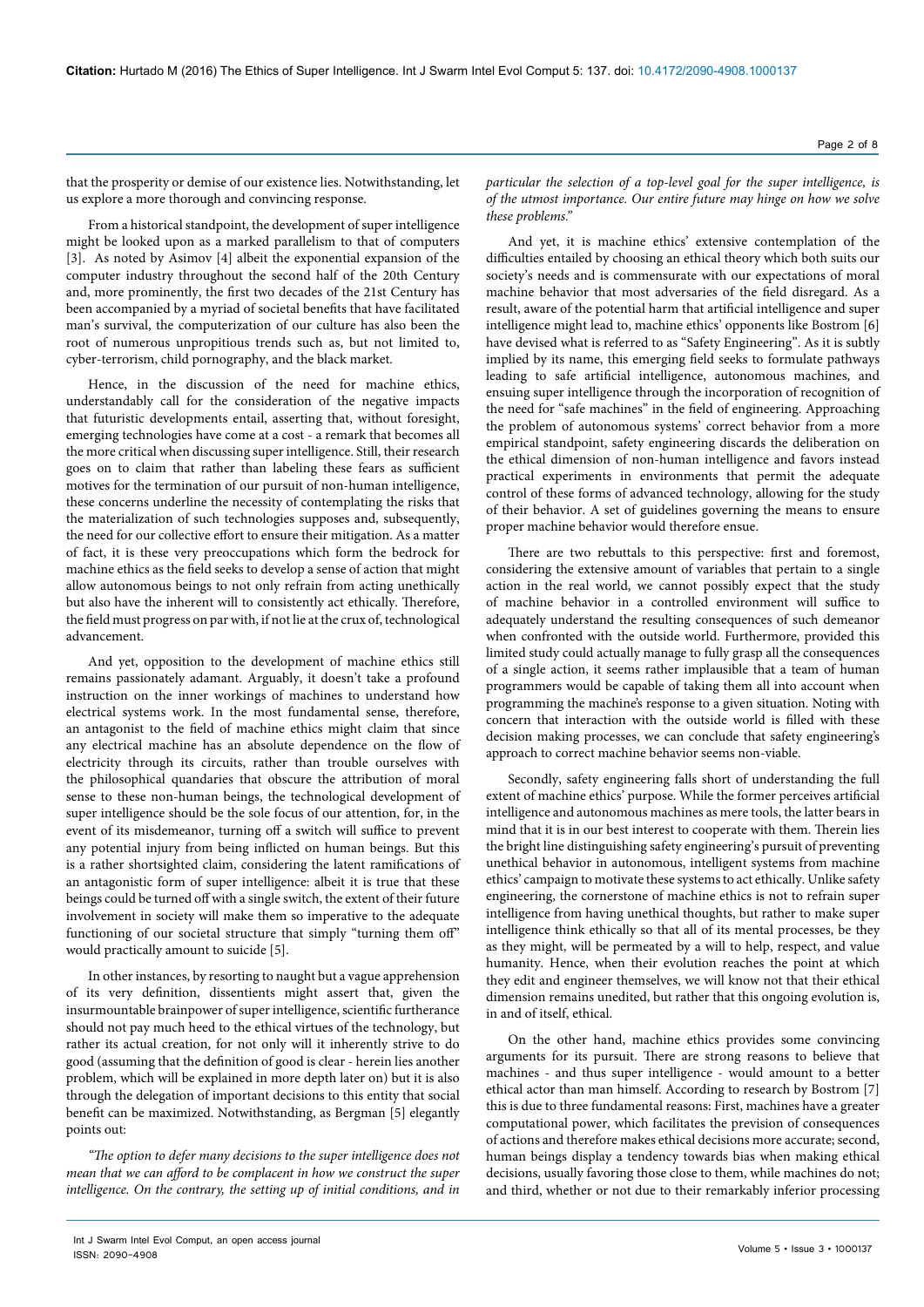speed, human beings are likely to fail to consider all the possible actions that might be taken in a given situation. Other advantages of incorporating ethics into super intelligent systems include their capacity to carry out an action repeatedly and competently at high speeds, as well as their ability to share information between them at an equally efficient rate. Perhaps most importantly, unlike human beings, machines are adept at making decisions unemotionally, which "means that they can strictly follow rules, whereas humans tend to favor themselves and let emotions get in the way of clear thinking. Thus, machines might even be better suited to ethical decision-making than human beings [8]". Furthermore, as Gips [9] points out, the inherent detachment entailed by the consideration of human virtues, ethics, and morals in machine ethics will enable us to understand ourselves more profoundly. In other words, by attempting to formalize our ethical behavior and make our own morality the subject of this field's study, not only will we plow the seeds of a brighter, super intelligenceencompassing future, but we will also reap the fundamental benefit of further comprehending what it means to act, think, and exist ethically.

In conclusion, therefore, machine ethics should not only be regarded as the preferable means to approach the challenge of ensuring advanced artificial intelligence's adequate, safe, and beneficial behavior, but it should also be seen as a theoretical-practical venture to break down and formalize the ethical dimension of human beings. Ergo, the complete answer to the question "Why do we need machine ethics?" may very well be: because it is the field which uses the knowledge of the ethical self-hitherto developed by our species in order to analyze what correctness constitutes in our present society so that it can help ensure the safe, fruitful propitiousness of our seemingly unrealistic, technologically-dependent future [10].

## **The Approach towards the Ethics of super intelligence**

The endeavor to control super intelligence by instilling in it a sense of morality that will dictate its behavior is not an exclusive competence of machine ethics. As a matter of fact, there is substantial literature on the topic that adopts an approach unlike that of this emerging scientificphilosophical field. An example of an alternative approach is that of Bostrom [7]. In his book, entitled super intelligence: Paths, Dangers, Strategies puts forth the concept of a "box" in which super intelligence can be contained, which, he notes, would render the powerful entity inside the enclosure harmless by isolating it from any contact with the outside world save a single, controlled communication channel with scientists. Furthermore, Bostrom argues, the controlled environment would allow scientists to determine the super intelligence's knowledge of our real world. Notwithstanding its undoubted effectiveness, however, this method of control is, to my mind, rather futile, for albeit it mitigates the dangers of super intelligence, it does so at the cost of exploiting its potential to aid human beings in the search for a solution to global issues such as hunger, poverty, and inequality, inter alia.

In light of this unsuitableness, Hall [11] proposes yet another method for control which happens to be slightly more akin to that sought by machine ethics. Coining the term "motivational control", the author suggests giving this advanced form of artificial intelligence a sound, beneficial, ultimate goal whose achievement should be the supreme objective of each and every one of super intelligence's actions. As he explains it himself, "Its top goal should be Friendliness. How exactly friendliness should be understood and how it should be implemented, and how the amity should be apportioned between different people and nonhuman creatures is a matter that merits further consideration" [12]. According to the author, because a sound,

rational person would whose ultimate goal is X would not turn into Y if, in doing so, it would contradict its pursuit of X, super intelligence would refrain from acting in such a way that contradicts its friendliness towards humanity. Despite appearing detached from any ethical considerations, this method for control's alarming lack of clarity and clear need for further consideration - to which Bostrom himself alludes - is, in fact, all but a desperate call for machine ethics.

The ethical dimension of non-human intelligence, therefore, is central to the complex consideration of super intelligence's reliability when interacting with the real world. Even so, some of machine ethics' approaches to the control of super intelligence - strongly resembling sci-fi science - seem disproportionately implausible at this point in time. Namely, it has been put forth that, taking into consideration the power that super intelligence will provide us and the developments that the field of neuroscience will achieve in the future, it should not be ludicrous to contemplate the possibility of mentally scanning a human brain and incorporating that scan to an artificial neural network. The artificial intelligence would thus possess the ethical thoughts of the human being. On the other hand, one could propose that, given its superior intellect, super intelligence could be taught ethical virtues, as it is done with young children - a Turing Child approach of sorts. Notwithstanding, not only are both of these propositions currently inviable but they also entail super intelligence's arrival prior to the development of its ethics. Their pursuit would therefore result in the potential risk of creating an unsafe entity that may either trick us into believing that it is learning to act ethically when in truth it is not, or it might just blatantly refuse to adopt the ethical behavior we seek to impose on it - in which case its potential will cease to be exploitable, lest we are willing to risk the consequences.

Hence, in its pursuit of super ethics, machine ethics must first address the more tangible issue of artificial intelligence's ethics, for it is in the hands of this upcoming human-level intelligence that the creation of a safe, rational, and benevolent super intelligence largely lies. To address this concern, it must first be noted that these forms of intelligence need to undergo a pivotal transition from being implicit ethical agents who are programmed to act ethically (or at least avoid acting unethically) to explicit ethical agents - autonomous entities capable of reasoning appropriately in the face of an ethical dilemma and make a justified decision [13].

In venturing into the exploration of the means by which artificial intelligence's ethics - and the ensuing super ethics - can be attained, it is critical to first undertake the fundamental question "can machines think?". According to Kurzweil [14], the answer is, simply put, no: in his paper, Minds, Brains and Programs, the author uses the famous example of the Chinese Room to disprove the claim that machines can understand what they are being told, maintaining instead that their computational processes are naught but a set of rules being followed but not comprehended. Therefore, he concludes, while the machine appears to understand, in truth, it does not.

While the point of this paper is not to discuss this aspect of machine behavior, I will try to refute Searle's argument as succinctly as possible. In essence, the answer to the question of whether machines are capable of thought boils down to the definition that "thought" is given. From my point of view, thinking is the process through which human beings process information by using knowledge that has been acquired previously. Human beings understand that eating food entails chewing because they have learnt this based on experience.

Through methods like deep learning, Artificial Intelligence is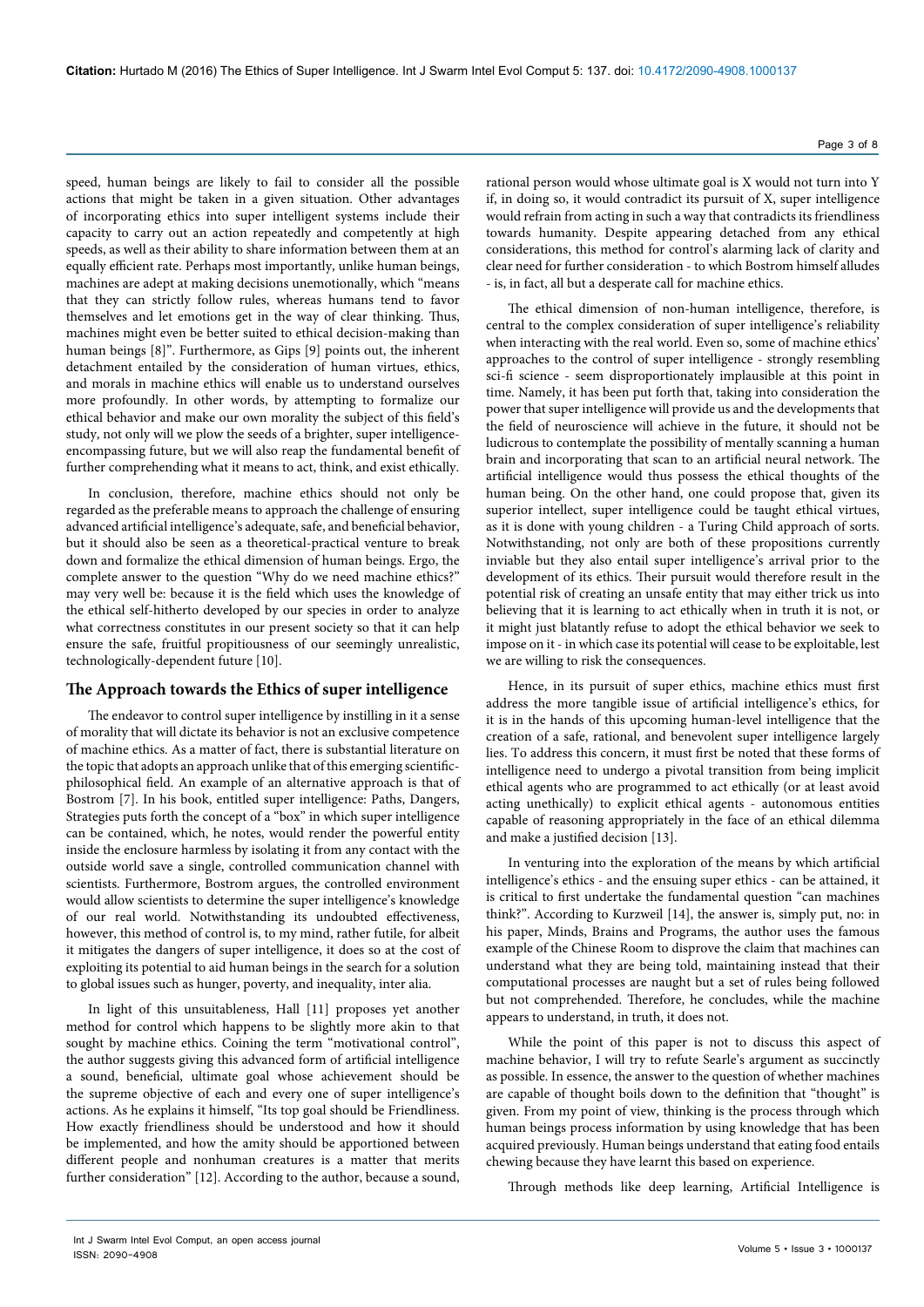capable of processing data, altering its algorithms based on a trial and error basis, and process new data using these new algorithms, only to repeat these steps indefinitely and continuously hone its performance. Could a machine then not relate eating with chewing? Would this, then, not be considered thinking? As a matter of fact, do human beings not learn through rules? Does a child not learn to speak, read, and write, amongst countless other things, through rules? Furthermore, there is vagueness in how we define thinking as an actual state. How can we prove somebody is actually thinking? The best proof we can ascribe to thought is a behavior that demonstrates it. Would a machine which behaves as if it is thinking not be considered to be thinking then?

The underlying notion on which Searle's argument rests is that the different parts that make up the 'Chinese Room' - the human in charge of translating the input, the book containing the rules of translation, etc. - do not individually understand Chinese. Instead, they are merely gears that work in unison to give this impression.

And yet, is this not akin to how our brain digests sensory input? Let us briefly examine, for instance, the act of listening. While our ears are capable of picking up and processing sound waves, it would be misguided to ascertain that they understand speech. In a similar fashion, it would be erroneous to ascribe this ability to the neurons within our brains that process the sensory input from our ears by transmitting electrochemical signals.

The list could go on indefinitely, but the bottom line is this: When listening or undertaking almost any mental process, human beings display understanding, or thought. Yet because a single ear or a piece of our brain would not suffice to mentally digest speech, it is fair to claim that it is our system, and not each one of its individual components, which is exhibiting this behavior. Equally so, it is not the duty of human in charge of translating the Chinese input or that of the book containing the translation rules to understand or think about the Chinese symbols being interpreted. Rather, the comprehension of the content is the product of their collaboration: the system - or what is the same, the Chinese Room as a whole. Evidently, a more thorough discussion on this matter is required, but due to the space available on this paper this will have to suffice.

Another concern relevant to the consideration of the practical approach to machine ethics is artificial intelligence and automated systems' limited capacity to take their surroundings into account.

This awareness must transcend beyond mere hardware-based recognition of real-world elements around them and incorporate a deeper, more profound understanding of the consequences of their actions in a real-world scenario. The complication underlying this aspect of machine ethics is that it is not easy to clearly formalize and compute the fundamental effects of actions in these scenarios. Put differently, it is not short of difficult to clearly define key words in ethical considerations such as "good", "bad", "beneficial", "detrimental", etc. and further make a machine comprehend their meaning. In addition, even if we did manage to achieve this latter goal, we cannot be sure that we possess an adequate conception of what these words constitute. Not only is this meaning obscured by basic considerations such as conflicts between ethical theories, but the multiplicity of cultures around the globe and the subsequent variations in what they individually consider to be right and wrong further complicates the quest of granting these terms a computationally-applicable meaning. The dimension of this computational problem is made clearer by the contemplation of how specific "ethical laws" designed to ensure that machines apply their understanding of such key words needs to be. It is clearly not the same

to tell a self-driving car to "stop at red lights" than "do not cause harm"  $[15]$ .

As a matter of fact, the laws hitherto formulated by our legal systems lack a clarity that is essential to dictating an automated computer's behavior [16]. Albeit one might argue that super intelligence entails an inherent comprehension of the world as a whole, we must understand that artificial intelligence, as its precursor and co-creator, does not excel at this to such a high degree. Therefore, how to guarantee that intelligent machines understand key words that characterize actions as "positive" or "negative" and thus act in such manner that maximizes the wellbeing of humans remains a subject in need of study.

A last point of contention in the exploration of applicable machine ethics is the question of whether or not emotions should be an integral part of ethical machines. Despite classical literature's opposition to the presence of emotions in the process of rational decision making, more recent research on the topic labels emotions as an element necessary to making these choices.

Personally, I side with the classical perspective on the matter. While it might be true that emotions play an important role in our decisions, it is precisely the absence of emotions and the bias they lead to which characterizes humans as the inferior ethical actors. Nevertheless, this does not mean that forms of non-human intelligence should not understand emotions, for this is a critical aspect of the evaluation of an action's consequences.

That is, in spite of the fact that it is necessary that machines are capable of understanding the emotions that a human being might feel as a result of a certain action being performed, it would be detrimental to the attainment of an ethical artificial intelligence if emotions actually affected how the decision-making process is carried out. Put differently, it is imperative that an understanding of emotions is taken into account in the ethical calculations carried out by ethical machines, not that a machines' emotions - if at all existent - determine if or how the ethical calculations will take place.

And yet, the greatest problem faced by machine ethicists continues to be the determination of the best ethical theory to incorporate in the automated systems. Much of this field's literature concurs that there is no single one which can be considered to be absolutely correct.

This is arguably due to the fact that all ethical theories and their discussions are subject to the controversial issues described above, and it is therefore no easy task to choose or formulate a single theory that satisfies them all. Notwithstanding, the most practical approaches towards the creation of an ethical artificial intelligence have been governed by utilitarianism and action-based ethics, namely. The former's appeal lies in that it provides a simple method to compute and determine the correctness of an action. By subtracting the pain caused to a person from the pleasure that person receives, the machine could easily make a choice when faced with an ethical dilemma. Furthermore, because the information a machine would require making its calculations is virtually the same as that required by a human being, the formalization of this ethical theory is a relatively straightforward task. According to Anderson et al. [2], however, Utilitarianism cannot be considered an ethical theory appropriate for the challenge faced by machine ethics given that it cannot only violate people's rights, since it is capable of justifying blatantly immoral actions (enslaving the few, for instance, for the benefit of the many) but it also fails to take our notion of justice into account, for it judges actions based on their consequences as opposed to what is just - what people deserve. Actionbased ethics, on the other hand, evaluates the action's morality in itself.

Int J Swarm Intel Evol Comput, an open access journal ISSN: 2090-4908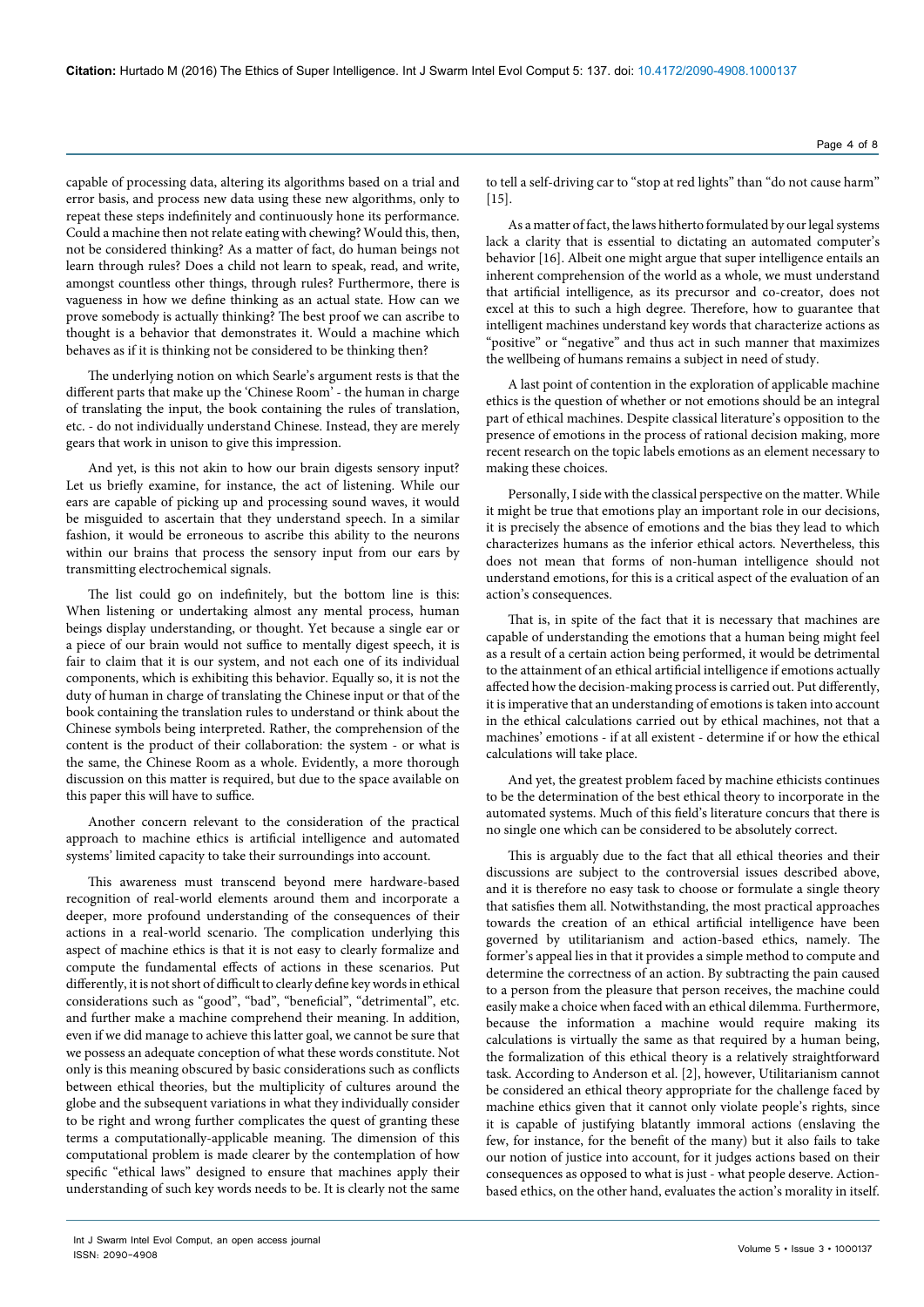As is the case with W.D. Ross' prima facie duties [17,18] - essentially a set of variables that must be taken into account when considering an ethical action - this method of calculation allows the actor to extend his ethical scope beyond the consideration of the pain or pleasure caused by an action and evaluate instead the justifiability of the action itself. Because there is no absolute duty, it is the ethical actor's responsibility to give each duty a specific weight depending on the situation. This makes the ethical theory infinitely more applicable, since it is malleable enough to be used by automated systems in different environments.

A demonstration of the application of action-based ethics carried out by Anderson [3] involved the programming of a system that would require the user to assign the different weights to each duty for a single action. Subsequently, through a series of computations, the program would determine whether the action should be taken or not. According to the researchers, this program could be further enhanced by taking into account the effects of these duties on the different individuals impacted by the action. Furthermore, it was pointed out that the software could potentially be allowed to attempt to make the ethical decisions on its own by assigning weights to the duties autonomously [19].

The researchers could then compare the computer's results with what they considered to be ethical, and "teach" the machine what the correct weights should be. The machine would then relate the correct weights to the specific characteristics of that particular case. As a result, through this process of trial and error, the system would learn to assign the weights in a way that is considered to be ethical for a specific situation, and progressively become better at it. Although this method is an effective and controlled means of formalizing a "human" approach to ethical decision-making, it restricts the "correct" assignment of the weights to the judgment of the researchers. Machines operating in a real-world context, however, would be faced by a whole host of situations where the assignment of the weights requires knowledge that transcends beyond the scope of the scientists' knowledge. In these cases, the development of the ethical program would greatly benefit from the input of experts in the different fields of ethical machines' application. As it is explained by La Chat [15]. "For example, one computer program seeks to capture the medical diagnostic ability of a certain physician who has the reputation as one of the best diagnosticians in the world. The computer programmer working with him tries to break this procedure down into a series of logical steps of what to the physician was an irreducible intuition of how to go about doing it. With a lot of prodding, however, the diagnostician was soon able to break these intuitions down into their logical steps [20,21]. Perhaps this is true with all "intuitive" thinking, or is it? If we assume that ethics is a reasonable, cognitive undertaking, we are prone to formalize it in a series of rules, not exceptionless rules but something like W. D. Ross's list of prima facie obligations: a list of rules, any one of which might be binding in a particular situation."

In order to further facilitate the formalization of human beings' approach to ethical decision-making so as to make it computational, then, it would also be ideal to merge this approach to action-based ethics with the concept of casuistry. Based on the idea of comparison between cases, casuistry proposes that ethical decision-making be addressed by contrasting different situations and their characteristics in order to relatively decide what the best course of action is for a specific case. By drawing an exhaustive analogy between 16th-Century Jesuit Matteo Ricci's Memory Palace, where the storage of memory is facilitated through the mental simulation of a palace with numerous rooms and the attachment of that which one wishes to remember to those rooms and the items contained within them, Searle describes

casuistry as the modus operandi of approaching an ethical decision by juxtaposing the case at hand with other ethical situations of the same nature and subsequently comparing their individual characteristics, or circumstances that define them. Put differently, in relation to Ricci's mental edifice, casuistry would amount to walking around the palace's rooms, referring to the ethical decisions or situations, and contrasting their interiors, or particular features/characteristics. As a result, the cardinal perquisite of implementing a casuist approach, Jonsen explains, is that "the ultimate view of the case and its appropriate resolution comes, not from a single principle, nor from a dominant theory, but from the converging impression made by all of the relevant facts and arguments that appear in each of those spaces" [22].

Hence, by adopting a casuist procedure, the machine could potentially be exposed to millions of situations where a human being makes a decision regarding an ethical dilemma that is believed to be morally correct by ethicists. This information could then be processed through refined methods at which machines are progressively excelling such as deep learning. This would facilitate the evaluation of the factors involved in a situation immensely, for instead of having a programmer manually compute all the possible variables that are involved in a single case, the machine could learn to draw patterns between the situations and thus learn to recognize these variables or features in previously unseen scenarios. Anderson [3] and Wallach et al. [23] system, for instance, could learn to form patterns relating the appearance of certain factors in different ethical situations and the weights assigned to each one of Ross' duties for those situations. This way, the presence or absence of one of these variables could translate into a more accurate assignment of weights. Such a pattern recognition sprouting from casuistry would also highly simplify machines' understanding of emotions. By having human beings label the emotions present in different situations and having the machine compare multiple scenarios, the system could be able to better grasp the causes that sparked those emotions and therefore act in a way that maximizes wellbeing. Through the fundamental methodology of comparison that casuistry proposes, therefore, not only would the scope of ethical machines' learning be widened significantly, drawing conclusions from a myriad of real-life cases as opposed to a narrowed research database, but it would also facilitate machines' grasp of a situational factors that human beings subconsciously account for, if not potentially overlook, when making ethical decisions.

I concur with Anderson et al. [2] insofar as the integration of ethical machines in society is concerned. As it is proposed in their paper, entitled Towards Machine Ethics [23,24]:

"We suggest, first, designing machines to serve as ethical advisors, machines well- versed in ethical theory and its application to dilemmas specific to a given domain that offer advice concerning the ethical dimensions of these dilemmas as they arise. The next step might be adding an ethical dimension to machines that already serve in areas that have ethical ramifications, such as medicine and business, by providing them with a means to warn when some ethical transgression appears imminent. These steps could lead to fully autonomous machines with an ethical dimension that consider the ethical impact of their decisions before taking action."

In essence, in suggesting that machines first advise human beings by processing data pertaining to an ethical circumstance and then coming up with a plausible course of action, Yampolskiy [24] are essentially alluding to an augmented cognition of sorts. This approach bears a strong resemblance to the decision support systems discussed by David

Int J Swarm Intel Evol Comput, an open access journal ISSN: 2090-4908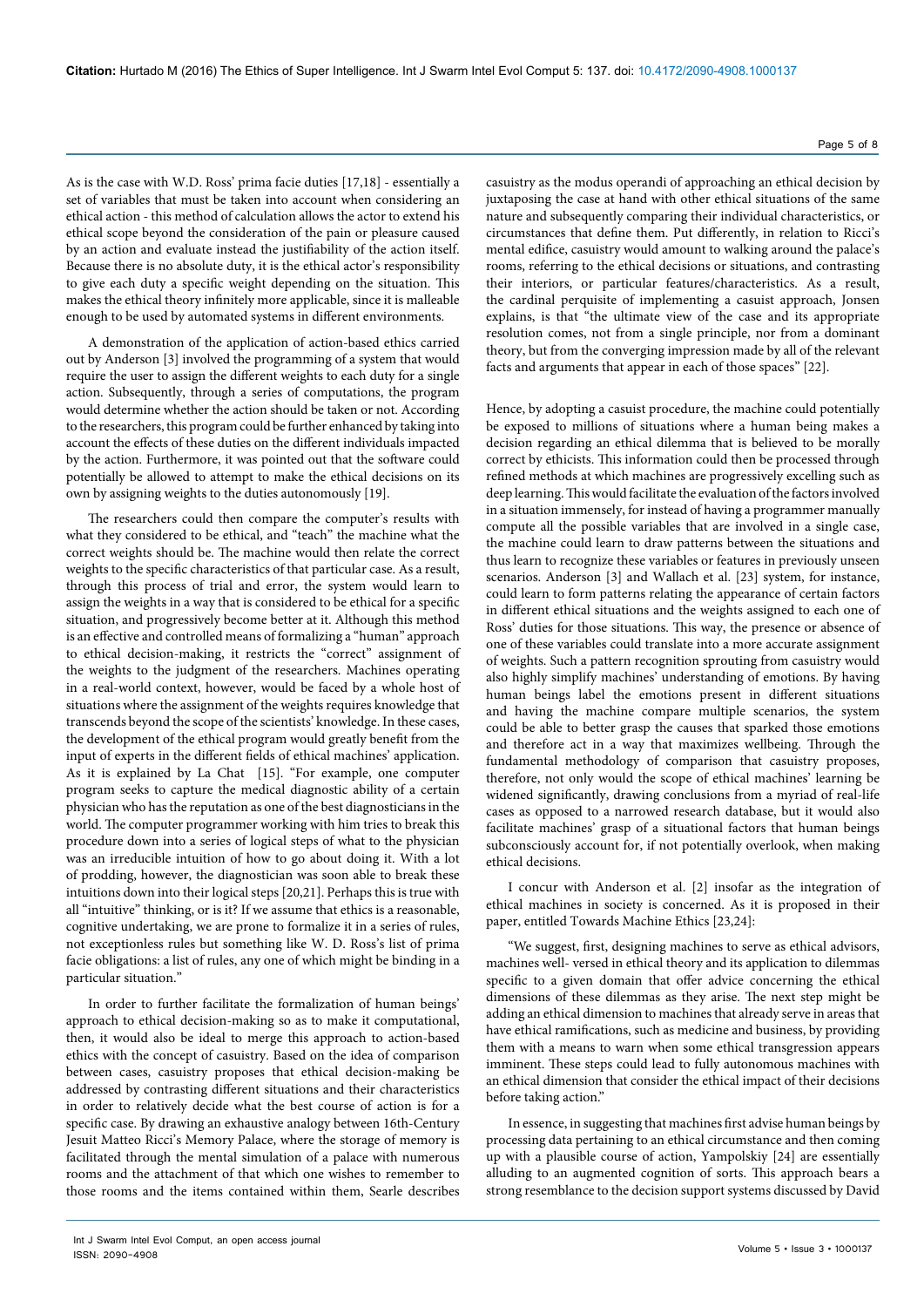Martinez in his paper entitled Architecture for Machine Learning Techniques to Enable Augmented Cognition in the Context of Decision Support Systems. As Treatise and Martinez [19] explains, "The field of augmented cognition facilitates reaching insight after a significant amount of processing is done in the front-end of the decision support system," whose "objective is to drive, via a human-machine interaction, to the shortest decision time with the right amount of data volume."

In other words, the main objectives of decision support systems are collecting and processing data in order to facilitate its understanding, developing models of human cognition that can be extrapolated to machine learning, and providing assistance in decision-making. To do so, the author points out, these artificial advisors first acquire data from the external world through multiple sensors or machine-to-machine communication. The data is then grouped into the appropriate categories, and analyzed through various computational processes in order to transform information into knowledge. Finally, a probabilistic measurement offers possible courses of action to the user and provides numerical estimates of their consequences. If at this point the user feels the decision support system is lacking information, she may ask for more data. This is the underlying basis for the ethical advisor to which Anderson [3] allude.

And yet, the utility of modeling the first ethical machines as decision support systems capable of augmenting and learning from human cognition lies in the Human-Machine Interaction (HMI) that these systems involve. As highlighted by Treatise and Martinez [19], the corrective feedback the user provides to the machine is critical in order to make probabilistically-reached decisions more accurate and minimize false positives or false negatives. This supervised learning would play a key role in the improvement of machines' ethical decision-making. Furthermore, as ethical machines become more autonomous, their understanding of human cognition and behavior should also be increased. Therefore, it would be ideal to integrate a degree of collaboration between the user and the ethical advisor in Anderson et al.'s gradual approach. As noted by Miller and Ju [20], there are many benefits to reap from the cooperation between human beings and automated systems. While the former excel at handling novel situations, the latter are superior when it comes to executing preset actions given a determined set of inputs. To do so, it would be imperative that the user be predisposed to act ethically and abide by the predefined moral standards that we seek to make machines understand. It would also be necessary that an effective communication between the machine and the user be established, whereby the automated system can understand human beings' mental approach to ethical decisionmaking. Not only would this allow the automated system to gain a "powerful extra dimension of capability". According to Miller and Ju [20] but it would further allow the machine to learn what the user takes into account when facing ethical decisions.

Moreover, as Miller and Ju [20] explain, both the user and the machine must possess a clear notion of each other's roles in this cooperation:

"The necessity for the computer to hold a model of the [user], and for the [user] to hold a model of the computer presents a design challenge designing understandable systems and feedback mechanisms so that the two entities can truly share control. With sensors and machine intelligence enhancing the capabilities of the [user], and backstopping human failings, and with human intelligence expanding the capabilities of the automated systems, the two can be considered to extend or expand each other's capabilities."

Were these prerequisites to be met satisfactorily, such collaboration

could potentially improve human beings' ethical decision-making capabilities in the short run thanks to the provision of relevant data and, in the long run, enhance machines' understanding of human beings' ethical notions, facilitating their supervised learning of ethics.

By adopting Anderson gradual approach in the integration of ethical machines that abide by action-based, casuist machine ethics, and first structuring these automated systems as decision support systems intended to enhance human cognition, not only would humans be exempt from having to judge machines for their actions, since it would ultimately be humans who would be making the decisions, but this gradual process of integration would also grant us more control with regards to the real-world scenarios that machines are exposed to and translate into short and long term benefits. This controlled exposure, then, would further enable us to collect data on ethical machines' behavior in real-life contexts, allowing us to hone the ethics of artificial intelligence and, in the future, its infinitely more powerful successor.

## **The Implications of an Ethical super intelligence**

The attainment of an ethical super intelligence capable of perceiving the world in a manner akin, if not superior, to that of its creator for the very purpose of giving him counsel is, in truth, a rather disturbing thought. And yet, from a historical standpoint, such a pivotal cataclysm seems all but predictable: throughout its existence, humanity has not been obedient to a single entity, or held the word of a single entity to be true, but has instead progressively transitioned from the worship of one entity to another, gradually detaching itself from the realm of the ethereal and moving on to that of the physical - while the ancient Romans worshiped their Gods and granted them responsibility for the occurrences of the world around them, and the Renaissance bequeathed this accountability to man himself, it now appears as if it is the oncoming technological era of the Singularity which will bestow this power to man's creation: technology. Now, as if the Roman Gods had created man for the sole purpose of yielding them their will, man is at the brink of a revolutionary epoch in which it will be advised by the product of his intelligence. Super intelligence, however, is going to evolve. Whatever entity it is we manage to contrive will enhance itself exponentially. Merely thinking that, at some point or another, we will be advised by an entity too complex for even us - its creator - to understand is unquestionably frightening. Will it actually behave ethically, then? We have hitherto addressed the query of how to make super intelligence as ethically right as possible. And yet, what would happen if this human ethics-bred superethics turns out to be 'righter' than its creator's ethics? Put differently, what if superethics and human ethics turn out to disagree? Who would have the last word? Man, or machine?

In order to properly address this question, we must first scrutinize the similarities between human beings and super intelligence. To do this, I will try to refute different claims aimed at differentiating them. In doing so, it is not my purpose to claim that machine is man's equal, but rather to further raise the question of whether the creator and its creature truly are blatantly distinguishable.

Referred to as the "Bright line argument" by Moor [21] in his paper entitled The Nature, Importance, and Difficulty of Machine Ethics, this claim states that only full ethical agents can be regarded as ethical agents - agents capable of making reasonable, justified ethical decisions. However, as the author himself goes on to explain, this assertion is misguided for two fundamental reasons: First and foremost, it implies a disregard for other lesser types of ethical agents, such as implicit (an autopilot system on a plane that has been programmed to take its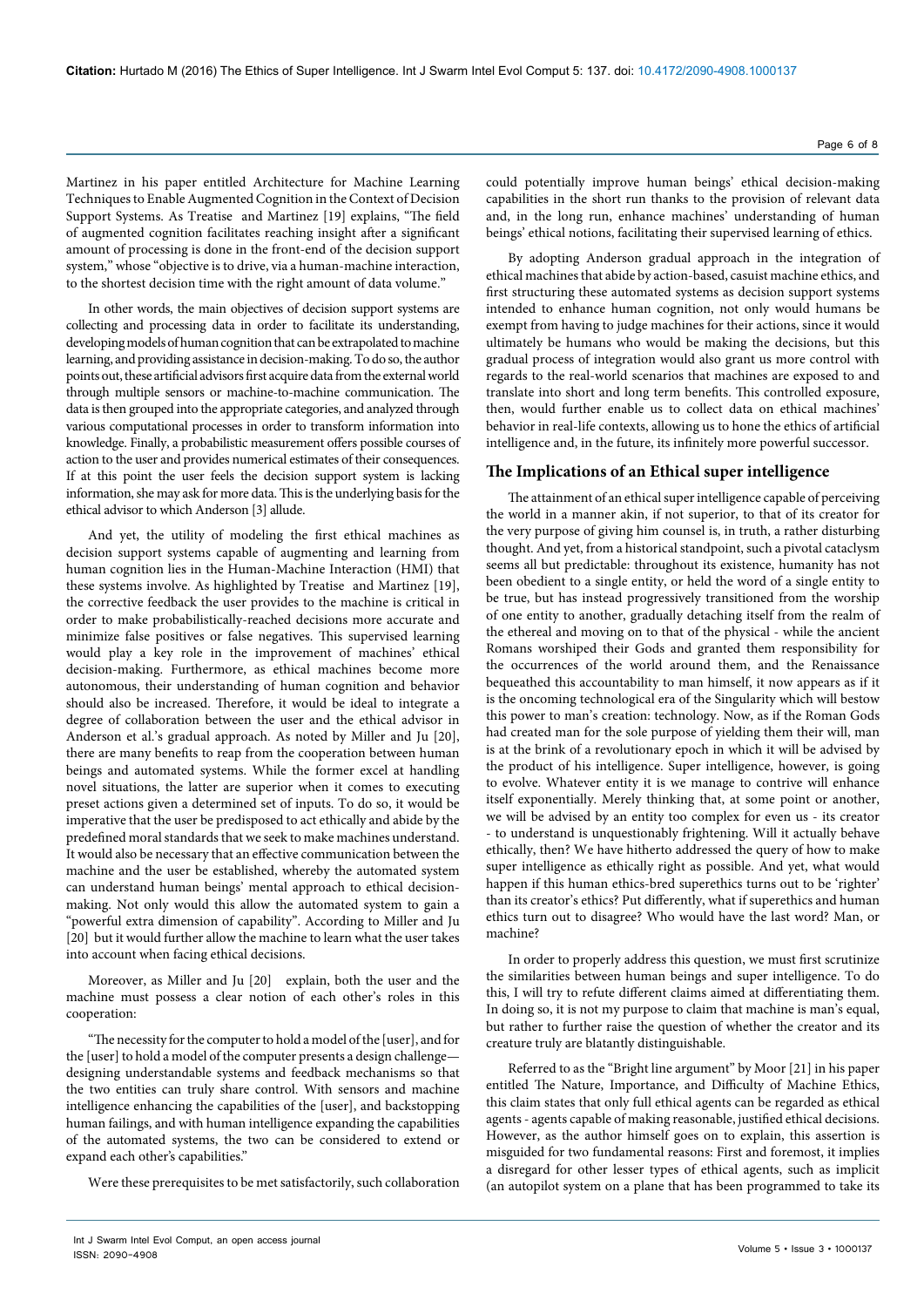passengers to the correct destination) and explicit (a machine capable of making a choice when faced with a controversial ethical dilemma) agents. Albeit not as proficient in resembling a human's ethical decisionmaking process, these agents nonetheless clearly display a form of ethical behavior that must not be undermined. Secondly, in response to the allegation that, since consciousness, intentionality, and free will are the key characteristics of full ethical agents, or human beings, Moor contends that, even though non-human intelligence might fall short of exhibiting these traits, there is no empirical evidence to dispel the claim that the reality might not be otherwise at some point in the future. Furthermore, I would dare affirm that super intelligence will, in fact, possess these features. From machine ethics' theoretical standpoint, the foundations for this seemingly illusory ethical accomplishment are presently being laid: consciousness will be given to machines because, albeit computational, the incorporation of ethical programs in these systems will grant them an awareness of the consequences of their actions; intentionality is the very groundwork of machine ethics' theory, for at the very crux of the field's research lies the objective of having machines intend to minimize harm and maximize wellbeing; and lastly, these automated systems will also be furnished with free will, for they will choose how to act in every situation. Admittedly, their choice will be limited to a set of ethically-sound alternatives, but they are being given a choice nonetheless. Moreover, as LaChat [15] puts it, "If free will is real in some sense, there is again no reason to believe that it might not be an emergent property of a sophisticated level of technical organization, just as it might be asserted to arise through a slow maturation process in humans. I should also add that not all AI experts are convinced an AI could not attain free will."

Another argument intended to highlight the differences between human beings and machines is that of their supposedly different learning processes. Specifically, the argument states that human beings and machines cannot be regarded as equivalent ethical actors given the dissimilarity in the way in which they grasp ethics. While the former largely learns "moral rules by osmosis, internalizing them not unlike the rules of grammar of their native language, structuring every act as unconsciously as our inbuilt grammar structures our sentences" the latter would just require a chip containing an ethical program in order to operate ethically. Therefore, the argument goes, machines do not possess the profound understanding of the world around them that is imperative for adequate ethical decision-making. This latter claim - notwithstanding the truthfulness of Hall's previous assertion - can be refuted with the following observations: firstly, modern machinelearning algorithms, such as deep learning, literally enable machines to learn from the analysis of previous experience. Through a cyclical procedure of trial and error not unlike that proposed in the previous section, involving the combination of action-based theories, casuistry, and corrective feedback, machines theoretically could learn and be taught to act as an ethical human being would. Therefore, maintaining that ethical machines would not possess a gradually honed perception of their surroundings is erroneous. The fact that a machine's learning process would incorporate the in-depth scrutiny of millions of diverse scenarios is clear proof of the contrary, and could further support the claim that these systems' perception would be superior to that of human beings.

As a rebuttal to this reflection, it would be tempting to assert that humans, unlike machines, are aware of contextual factors that transcend beyond mere evaluations of their physical surroundings and englobe traditional and cultural beliefs that have a potential impact on ethical reasoning. In other words, as it is put by psychologist Lawrence Kohlberg, "situational factors are extremely important in moral action,"

for in many cases peer group and institutional shared norms may be moral or nonmoral in their content." Hence, one might contend, machines will never attain the moral reasoning that is characteristic of human beings. My response to this claim is simple, and not unlike that of Moor, which was presented earlier: there is no way to prove that this will not be plausible at some point in the future. As a matter of fact, alluding to the action-based, casuistry-guided, HMI-driven ethical approach outlined earlier, it seems conceivable that artificial intelligence could eventually learn to distinguish these cultural trends and take them into consideration when choosing an ethical course of action. Furthermore, bearing in mind the computational power super intelligence is deemed to possess, it is all the more believable to asseverate that it will excel at doing so.

And yet, it remains an insurmountable truth that a machine will never truly be man's equal. Although the ethical behavior of the former might bear a strong resemblance to the latter's - as I have tried to point out in the previous paragraphs - I do remain an adamant proponent of Luzac's publication entitled Man More than a Machine (1752), which stresses the differences between both creatures by dispelling any claims that might assert otherwise [18].

Indeed, there are in fact notable dissimilarities between human beings and artificially- intelligent entities, as it was explained in the first section: machines, unlike their counterpart, are exempted from being misguidedly swayed by emotions when making ethical decisions. Whilst a program comparable to that which was proposed previously would grant machines a comprehension of the emotions relevant to the evaluation of an action's impact, this fundamental understanding is central only to the computational process carried out by the machine, not the structure of the process itself. For these same reasons, machines are exclusively capable of overcoming the forces of self-interest and common sense. Furthermore, machines are not subject to the Law of Conscious Realization, whereby moral action precedes and catalyzes moral thought. This translates both into man's arguably innate tendency towards moral, ethically-correct action versus machines' increased reliability as far as ethical behavior is concerned, for the implausibility of the latter to set action before thought ensures that ethically-adequate thought will be followed by equally suitable behavior. Lastly, a stark difference between human beings and an ethically- correct super intelligence lies in the degree of awareness and therefore accuracy that the machine would manage to attain as a result of its computational power. Hence, coupled with an adequate action-governing, ethical program, the awareness of this elevated number of variables when carrying out the decision-making process implies a pronounced superiority of super ethics over more rudimentary human ethics.

It would appear, then, that not only are human beings and machines utterly clashing, but the latter's ethical dimension appears to be superior to that of the former. In other words, albeit super ethics is unquestionably different from human ethics, it does, at least mildly, come across as the better form of ethical reasoning. And yet, does this then mean that man is inexorably bound to listen to super ethics, holding its mathematically-wrought counsel to an unparalleled regard? Put differently, if the ancient Romans were to be told by our infinitely different, more evolved and arguably more knowledgeable, modern society that slavery, given its unethical justification, should be abolished in its entirety, ought the Romans to pay heed to our advice, or turn a blind eye to our counsel, adamantly convinced of the ascendancy of their knowledge?

The point I seek to draw with this analysis is not that machines are

Page 7 of 8